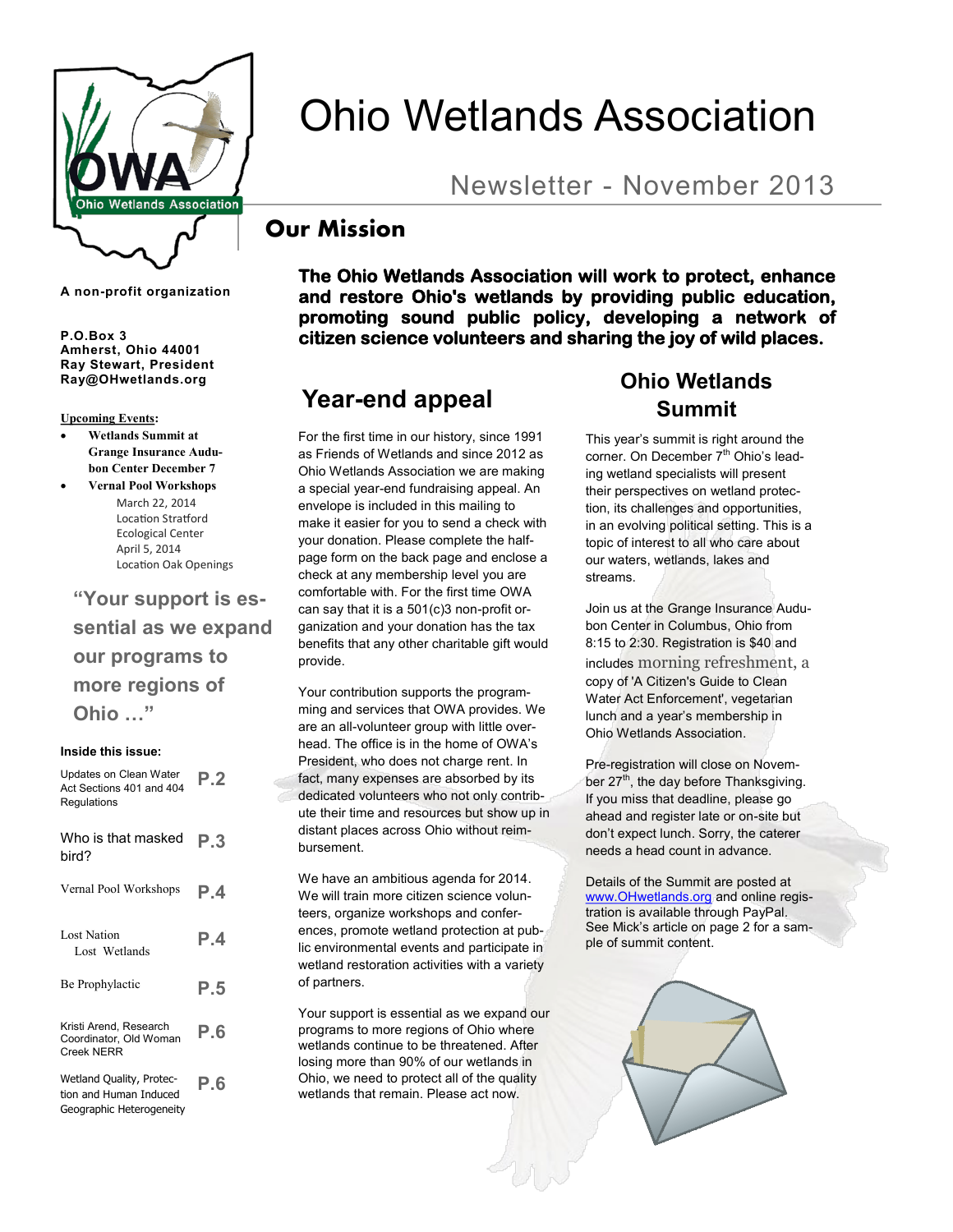### Updates on Clean Water Act Sections 401 and 404 Regulations

by Mick Micacchion

This portion of the Summit will cover the status of wetland regulations in Ohio and recent and proposed developments/changes in permitting requirements. Discussion of rules on both federal and state levels will be covered including an overview of any proposed rule changes and recently issued general permits for the State of Ohio. Topics "Discussion of covered will include proposed modifications to the Wetland Antidegradation Rule (Ohio Administrative Code 3745-1-54) and issuance of the 2012

> Ohio's Proposed In-Lieu Fee Wetland and Stream Mitigation Proposal

Nationwide Permits.

The proposed In-lieu Fee Program that would be managed by the Ohio Chapter of The Nature Conservancy for the State of Ohio will be outlined. This proposal would provide compensation for wetland and stream impacts on a watershed basis. Watersheds are defined as 8 digit USGS Hydrologic Unit Codes (HUCs) but watersheds could be larger when compensation is for lesser quality resources or no adequate replacement site exists for higher quality resources within their 8 digit HUC.

Theoretically, projects could be constructed prior to or after payment for mitigation credits. The Ohio Water Development Authority would receive and manage monetary deposits into accounts established specifically for the in-lieu fee program. A five year monitoring period would be required for newly established resources and financial assurances will be required that are not released until new credits have met specific success criteria. A long term manager will be identified in advance for each project and would generally be the Ohio Department of Natural



Resources, a metro park system, or other conservation NGOs.

The Interagency Review Team (IRT), made up of representatives from federal and state government resources agencies, is responsible for reviewing the plan and determining if it can be approved. If approved the IRT would provide oversight in management of the program and make decisions on many aspects of the program's operation including credit appropriations and achievement of performance standards for individual credits.

You can join the discussion on wetlands policy by going to OHwetlands.org and selecting 'Summit Policy Committee' under the EVENTS tab.

**rules on both federal and state levels will be covered ."**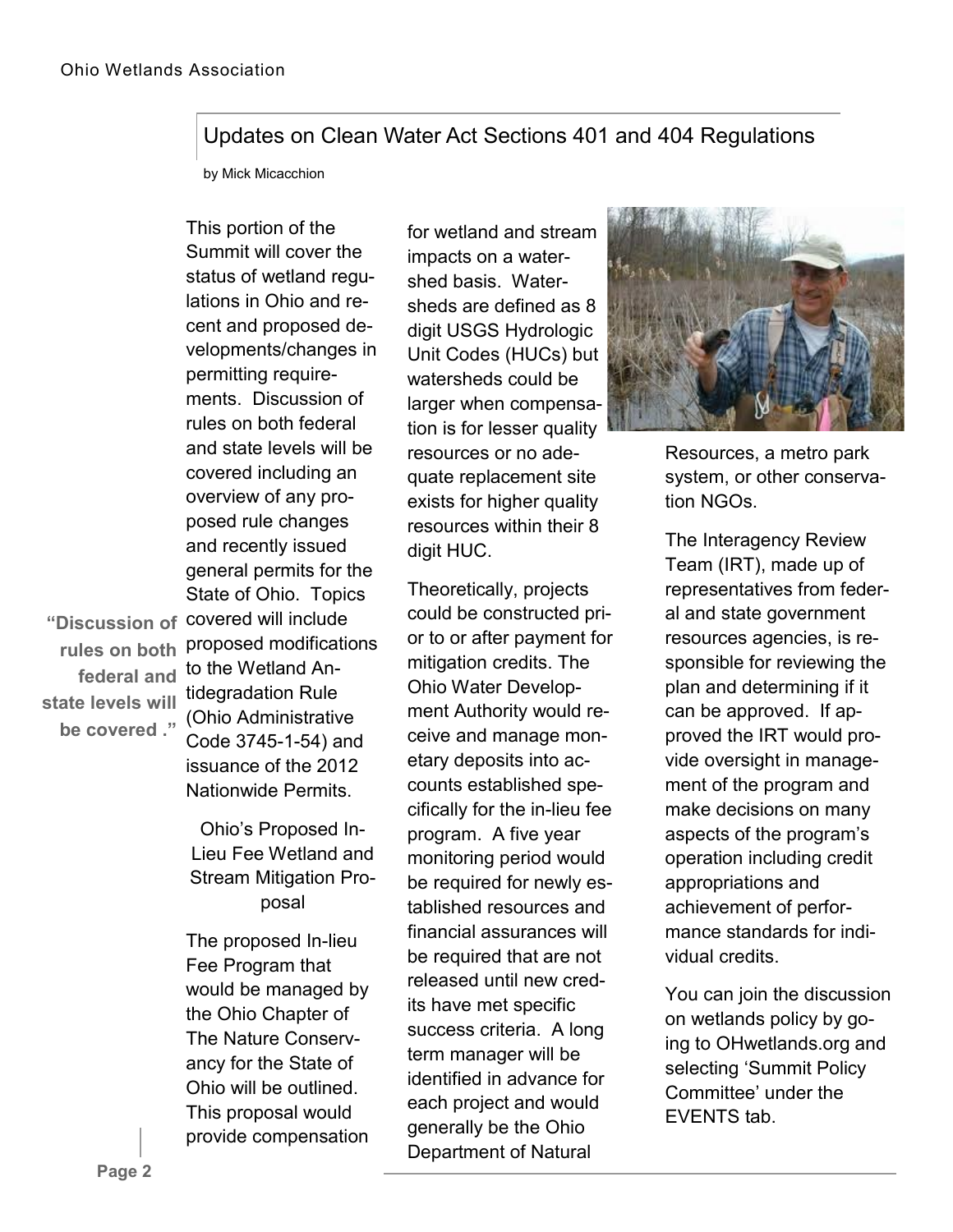# **Who is that masked bird?**

### **By Delores Cole**

During visits to your favorite wetland, I guarantee that you have heard this bird and if you are patient, it may pop up and greet you with its witchety-witchety-witchety song. The Common Yellowthroat, as its name implies, is a common breeder in our region. Both sexes give a fullsounding *chuck* note that is easy to learn. During migration, this is often the most common warbler found in fields and wetland edges. This little yellow warbler is active and loves to skulk low in vegetation searching for insects and spiders. Yellowthroats breed throughout Alaska, Canada, and the U.S. and spend winters in southern states and in the tropics.

Adult males are bright yellow below, with a sharp black face mask and olive upperparts. A thin whitish line sets off the black mask from the head and neck. Immature males show traces of the full mask of adult males. Females are a plain olive brown, usually with yellow brightening the throat and under the tail. They do not have a black mask. The male Common Yellowthroat performs a special flight song, given as he rises high into the air on fluttering wings. When choosing a mate, females appear to prefer males with larger masks.

Preferred habitat for this species includes; wet marshes, wet fields, and the brushy areas nearby and live in open areas with thick, low vegetation. During migration, they use an even broader suite of habitats including backyards and forest.

Common Yellowthroats consume a variety of insects and other arthropods. Butterflies, grasshoppers, dragonflies, mayflies, grubs, cankerworms, aphids, caterpillars, ants, leafhoppers, spiders and other insects are gleaned from leaves, grasses and weeds.

The Common Yellowthroat was one of the first bird species to be catalogued from the New World, when a specimen from Maryland was described by Linnaeus in 1766. Adult Common Yellowthroats sometimes fall prey to carnivorous birds such as Merlins and Loggerhead Shrikes.



Common Yellowthroat Photo by Brian Zwiebel

Occasionally they have more unexpected predators: one migrating yellowthroat was eaten by a Chuckwill's-widow, while another was found in the stomach of a largemouth bass.

The female Common Yellowthroat can be the promiscuous lady. Each male normally has only one mate in his territory during a breeding season. However, a female's mating calls often attract other males, and she may mate with them behind her mate's back.

Brown-headed Cowbirds often lay their eggs in the nests of Common Yellowthroats (and many other songbird species) which is detrimental to the yellowthroats, so they've developed a few defenses. They desert a nest if it contains a cowbird egg, or if their own eggs have been removed or damaged by a visiting cowbird. They may build a second or even a third nest on top of a parasitized nest. The oldest Common Yellowthroat on record was 11 years, 6 months old.

So next spring, when you visit a wetlands, listen for that masked bird, you are sure to hear it!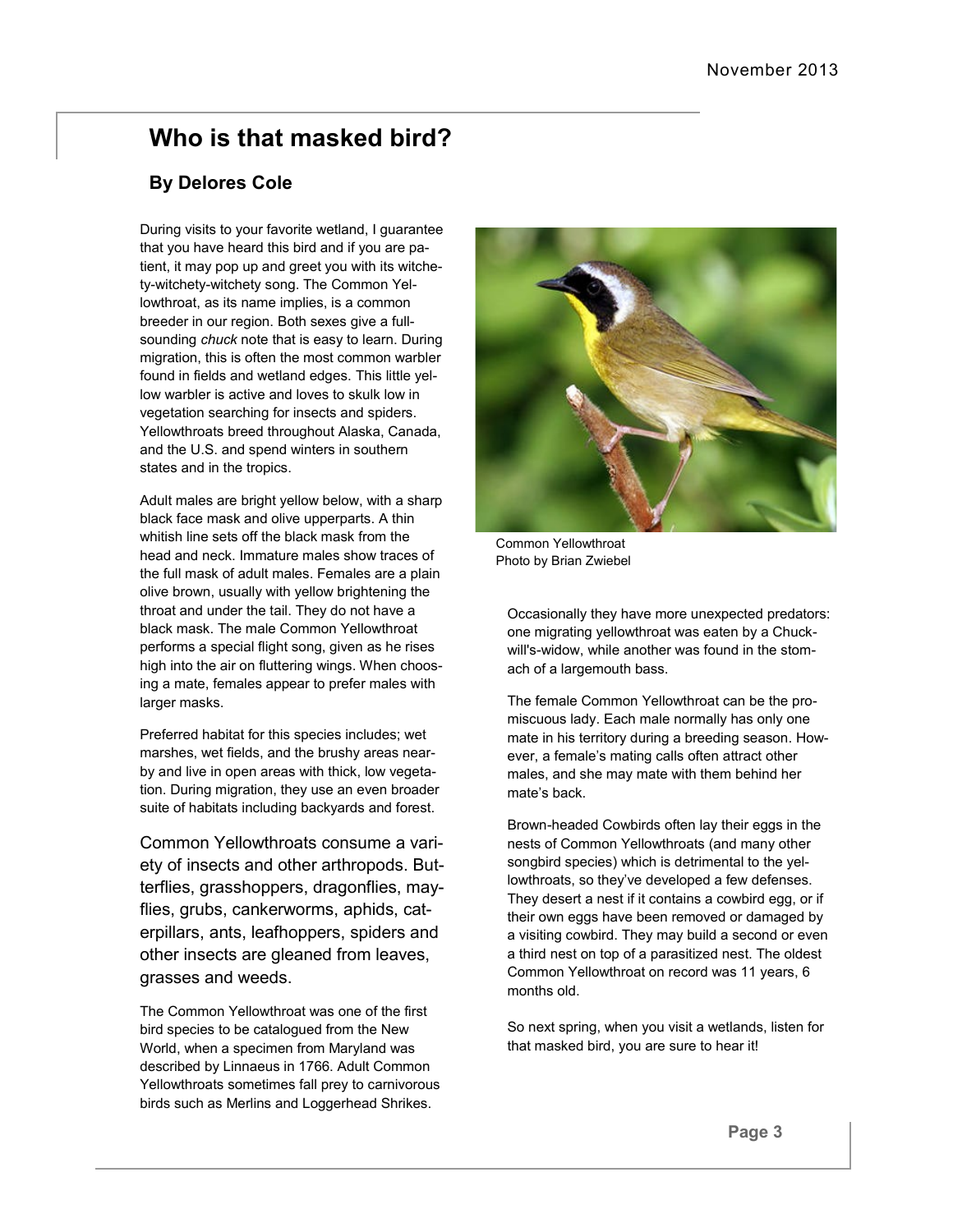**Check the OWA website for event updates, go to www.OHwetlands.org and select the Events tab.**

The OEC 2014 vernal pool workshops are now open for registration! We have an awesome line up of speakers and topics. OWA Board member Mick Micacchion is presenting at the Stratford Workshop. OWA President is presenting at the Oak Openings workshop. Hope you can make it! Info below.

Vernal Pool Workshops 2014

Central Ohio Vernal Pool Workshop Registration: [http://](http://www.theoec.org/events/vernal-pool-workshop-central-ohio) [www.theoec.org/events/](http://www.theoec.org/events/vernal-pool-workshop-central-ohio) vernal-pool-[workshop](http://www.theoec.org/events/vernal-pool-workshop-central-ohio)[central](http://www.theoec.org/events/vernal-pool-workshop-central-ohio)-ohio

Date: Sat. March 22, 2014 Location Stratford Ecological Center Time: 9:30-5

Northwest Ohio Vernal Pool Workshop In coordination with Ohio Wetlands Association Registration: [http://](http://www.theoec.org/events/vernal-pool-workshop-northwest-ohio) [www.theoec.org/events/](http://www.theoec.org/events/vernal-pool-workshop-northwest-ohio) vernal-pool-[workshop](http://www.theoec.org/events/vernal-pool-workshop-northwest-ohio)[northwest](http://www.theoec.org/events/vernal-pool-workshop-northwest-ohio)-ohio

Date: Sat. April 5, 2014 Location Oak Openings Time: 9-5

Topics include:

- **Salamanders**
- Frogs
- **Macroinvertebrates**
- Restoring a vernal pool
- Monitoring
- Vernal pool ecology
- And more!



### Lost Nation Lost Wetlands

By Ray Stewart

**"No precautions were taken to control erosion or sediment transport offsite."** 

Talking with Carole Clement about the latest threats to Mentor Marsh by Diamond Shamrock she brought up the Forest City Land Group managed by Richard Osborne, massive violation of the wetlands development at the intersection of SR 2 and SR 44 in Painesville. A decade ago heavy equipment rolled in, cleared and drained the land. No precautions were taken to control erosion or sediment

transport offsite. Due to alteration, it is hard to say how much of this was jurisdictional wetlands. Vegetation and natural hydrology have been erased. These factors are two of the three conditions necessary to identify wetlands. The third factor is hydric soils, those soils that form under saturated conditions. Nearly the entire site has these wet-law. land soils.

Permits are required to fill or drain wetlands, according to laws established by the Clean Water Act of 1972. Permits are routinely obtained by developers in advance. It is usually required that wetlands be created in other locations to compensate for the loss of developed wetlands. This action was a brazen attempt to circumvent the

Just a couple miles down

Continued page 5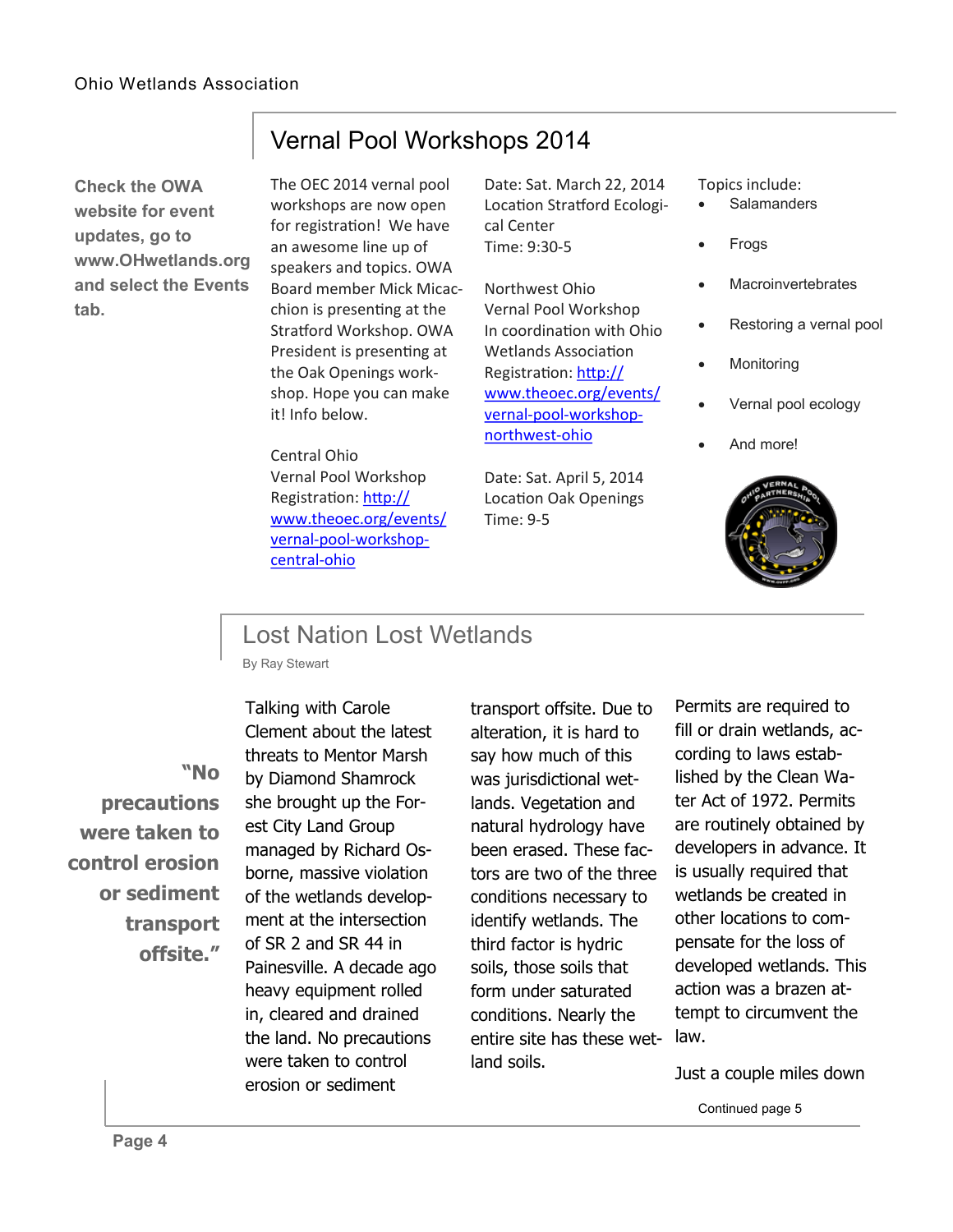#### **Lost Nation, Lost Wetlands continued**

SR 2 at the intersection of Lost Nation Road a similar scenario is playing out. Development of another 300 acre site was halted by the army corps of engineers for violation of the Clean Water Act. Disagreements about the extent of wetlands on the property are still unresolved. It is alleged that more than



Developer Richard M. Osborne Jr.

Photo from the News-Herald

### **Be Prophylactic**

OWA continues to promote a policy of decontamination of field equipment for all wetlands work. We use some large storage bins for boot-wash stations and chlorine spiked rinse water. We engourage you to wash your boots/waders and any nets or other equipment exposed to water in wetlands.

62 acres of wetlands and stream were dredged and filled without a permit. Richard Osborne, who is managing this project too, does not think that the Clean Water Act vides the community. The applies to him.

Here is an article from a couple of weeks ago. It clearly shows the jaundiced perspective of the developer and the community that has a shortterm economic stake in the development. [http://](http://www.news-herald.com/general-news/20110329/lost-nation-road-development-in-willoughby-in-limbo-over-wetlands-issue) www.news-[herald.com/](http://www.news-herald.com/general-news/20110329/lost-nation-road-development-in-willoughby-in-limbo-over-wetlands-issue) general-[news/20110329/lost](http://www.news-herald.com/general-news/20110329/lost-nation-road-development-in-willoughby-in-limbo-over-wetlands-issue)nation-road-[development](http://www.news-herald.com/general-news/20110329/lost-nation-road-development-in-willoughby-in-limbo-over-wetlands-issue)-in[willoughby](http://www.news-herald.com/general-news/20110329/lost-nation-road-development-in-willoughby-in-limbo-over-wetlands-issue)-in-limbo-over[wetlands](http://www.news-herald.com/general-news/20110329/lost-nation-road-development-in-willoughby-in-limbo-over-wetlands-issue)-issue

What should be done with a developer that is a repeat offender? Should there be a 3 strikes and you're out law? What if this were a **DUI** offense? Your license would be

taken away. This is **D**evelopment **U**nfettered and **I**ndifferent (DUI). Let's add up all the services that a rare coastal swamp forest probalance sheet is not complete if you just announce the value of commercial and industrial speculation. A recent study of Tinker's Creek estimated that the protected park lands with wetlands and stream corridor provide \$231,423/acre/year in services. What would that be in terms of 300 acres? \$69,426,900 per year of public service. At what point do we say it's alright for a handful of investors to erase that public benefit of public waters and convert it to cash for themselves?

If your vehicle passes through these waters the tires and undercarriage should also be in between visits.

Originally we were alerted to such protocols when Chitrid fungus was spreading across the globe. Now it appears to be everywhere. During a conversation with

Greg Lipps, his comment was that he is no longer concerned about preventing the spread of *Chitrid*, he's worried about the next disease that we haven't learned about yet.

Keep it clean, folks and be prophylactic.

**Page 5**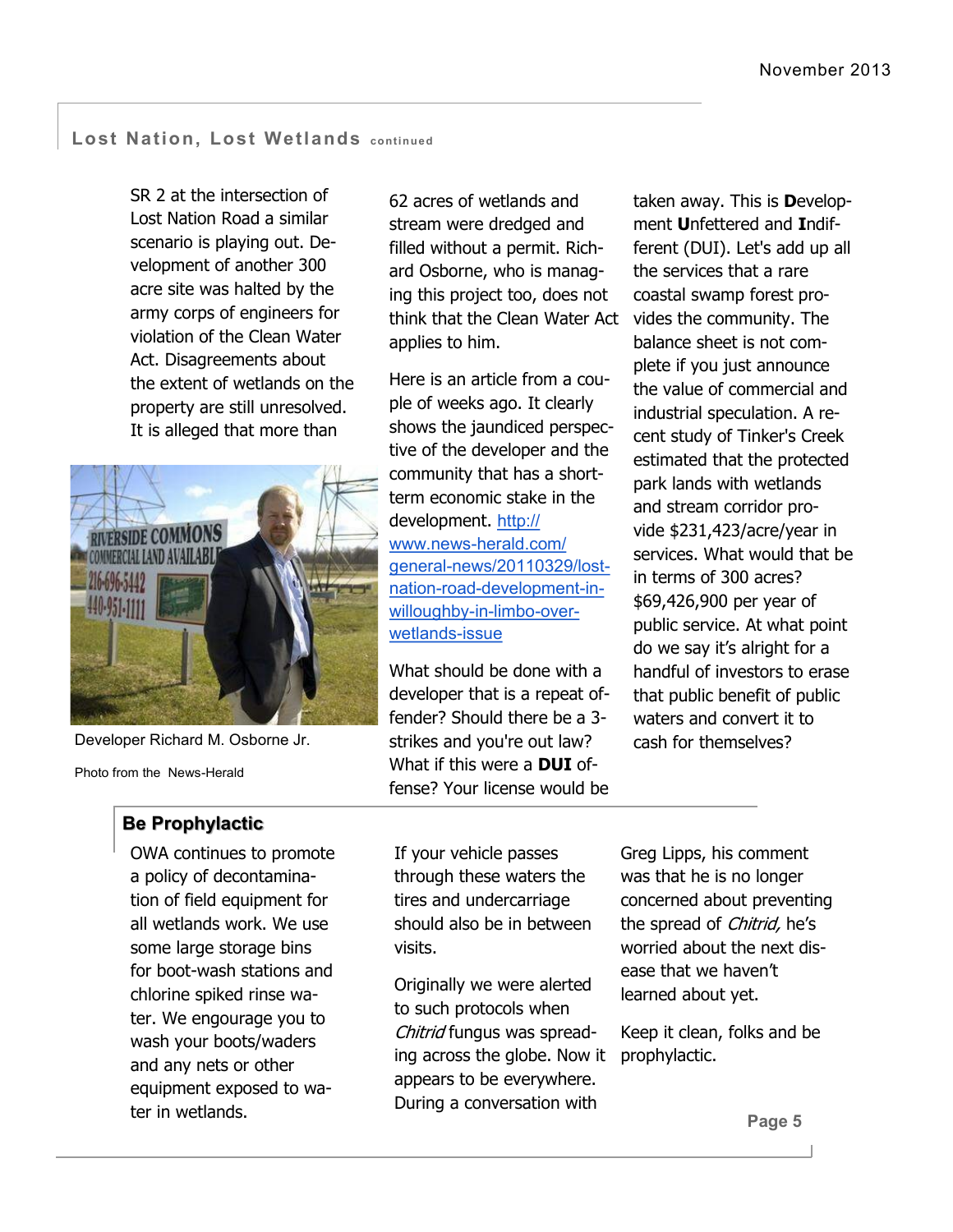#### **Kristi Arend, Research Coordinator, Old Woman Creek NERR**



I recently joined the Old Woman Creek NERR from Sault Ste. Marie, MI, where I was an Assistant Professor of Biology at Lake Superior State University. I decided to leave academia to pursue a career that would allow me to focus on research directly relevant to coastal issues of concern to Great Lakes management and coastal communities. I was attracted by the opportunity the NERR system provides to consider these issues at a national level and to contribute to education and outreach. My research interests focus on how food web dynamics and fish communities are influenced by physicochemical conditions and linkages between ecosystems and habitats. I have studied embayment and tributary linkages with nearshore lake habitat in eastern Lake Ontario and Whitefish

Bay, Lake Superior. I have also modeled the effects of hypoxia on fish habitat quality in central Lake Erie. My education and training include a B.A. in Biology from Oberlin College, a M.S. in Aquatic Ecology from the Ohio State University, a Ph.D. in Aquatic Ecology from Cornell University, and postdoctoral research at Purdue University.

Wetland Quality, Protection and Human Induced Geographic Heterogeneity

by Mick Micacchion

**"...wetlands will reduce the impact of flooding by absorbing waters that would otherwise concentrate within a watershed and lead to floods. "**

hio has a wetland regulation system that places wetlands into categories based on their level of quality/ecological condition and ecological services provided. The amount of protections provided to wetlands, the levels of demonstration needed to impact them, and the amount and quality of compensatory mitigation required to replace them varies with the category of the wetland under review.

Category 1 wetlands are the lowest quality and are wetlands that significantly degraded by human activities occurring around and in them. Category 1 wetlands are those that have been so degraded that restoration, to anything

like their original conditions, is no longer a possibility due to high levels of irreversible disturbance within the wetland or the landscape that surrounds it. Category 1 wetlands are representative of poor ecological conditions and provide low levels of ecological services. While not enough randomly selected wetlands have been sampled on a statewide basis to provide completely accurate percentages of the wetlands in each category, Category 1 wetlands probably account for about 25% of Ohio's remaining wetlands.

Category 2 wetlands are of moderate quality/ ecological condition and are demonstrating some

degree of human induced degradation; these effects can vary from borderline severe to relatively mild. As a result, Category 2 wetlands are comprised of wetlands that span the range of from fair to good ecological conditions and provide a broad range of intermediate levels of ecological services. It can be estimated that Category 2 wetlands comprise about 50% of all the currently existing wetlands in Ohio.

Category 3 wetlands are of superior quality and are wetlands of excellent ecological conditions that provide superior levels of ecological services. While no wetlands in Ohio are pristine, Category 3 wetlands are the

**Page 6**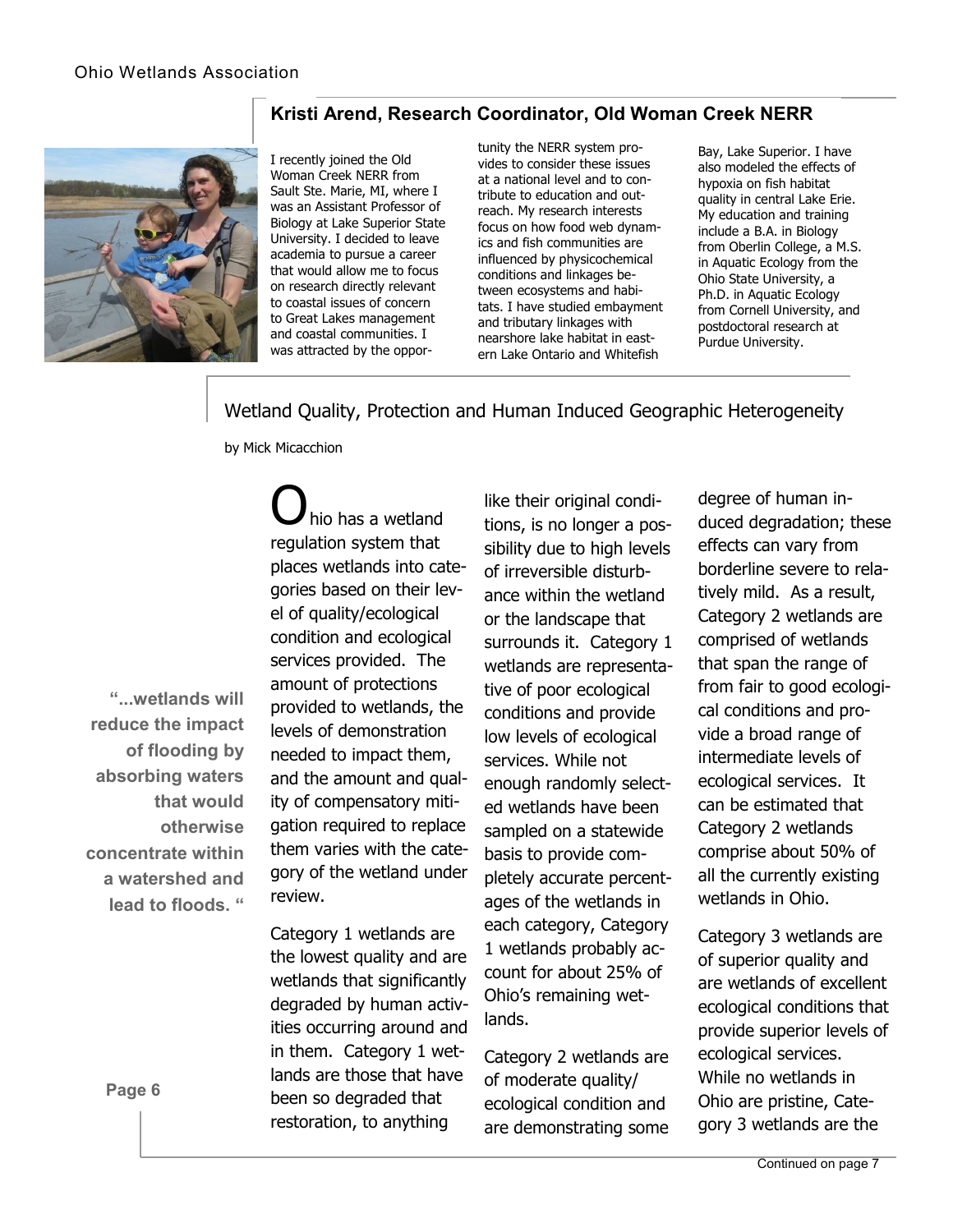best remaining and demonstrate the least impacted conditions possible in a state with such a disturbed and fragmented landscape owing to a long history of land development practices. Category 3 wetlands probably account for about 25% of Ohio's persisting wetlands.

Keeping in mind that Ohio over the last two and half centuries has lost 90% of its wetlands, the numbers of wetlands comprising each category gains prospective. This is especially true when we look at the heterogeneity of land use in the state.

As might be guessed, the urban areas and intensely farmed portions of the state where disturbances are most intense, wide spread and have persisted for the longest times are those areas where those wetlands that are left are most likely to be Category 1 wetlands. Some Category 2 wetlands may be present, but even these are rare and Category 3 wetlands are almost not existent except in a very few well sheltered refuges that have been in protection over time. These wetlands are most likely to be riverine wetlands located in areas subject to periodic flooding and other areas unattractive

#### to development.

Our wildest remaining areas, as demonstrated by the headwater areas of the Cuyahoga River, might be comprised of 75% Category 3 wetlands. These wetlands can be relatively large and make up significant areas of the upper watershed. Because levels of development are low the disturbances the wetlands have historically experienced have remained low allowing their quality to remain intact. This domination by Category 3 wetlands is true of a few other relatively untamed parts of the state, such as the Grand River Lowlands.

In the transitional areas between undeveloped lands and urban and heavily agricultural lands Category 2 wetlands are most common wetlands. However, the moderate intensity of surrounding land uses is often enough to push conditions to the lower end of the scale.

While wetlands categories are assigned based on the same scale across the state it can be surmised from the above information that this process greatly limits the ability to provide the appropriate level of protection for wetlands in the urban setting. A large percentage of urban wetlands have already been lost and those that remain

are reflecting the degradation that comes from being in such a highly developed landscape. Over time development will keep encroaching on the remaining wetlands until they are severely degraded and therefor no longer receive any level of real protection. If this scenario continues to run its course, we can lose almost all of our urban wetlands.

I believe it is time to rethink the rules that govern wetland protection in Ohio and provide a pathway for protection of the precious few wetlands that remain in most urban areas. At the same time we want to be sure to maintain the levels of protection for wetlands in our less intensely developed areas. We have already lost 90% of our wetlands and cannot afford to lose even one more high quality wetland unless the case is clear to everyone that its loss will result in meaningful benefits to all Ohioans.

Ohio Wetlands Association supports the highest possible protection for Ohio's remaining wetlands. Restoration and improvement of Ohio's wetlands will provide cost-effective services for its citizens and buffer the impacts of anticipated climate change. Wetlands will make Ohio a better place to live and work, thus our slogan "Wetlands for a Better Ohio".